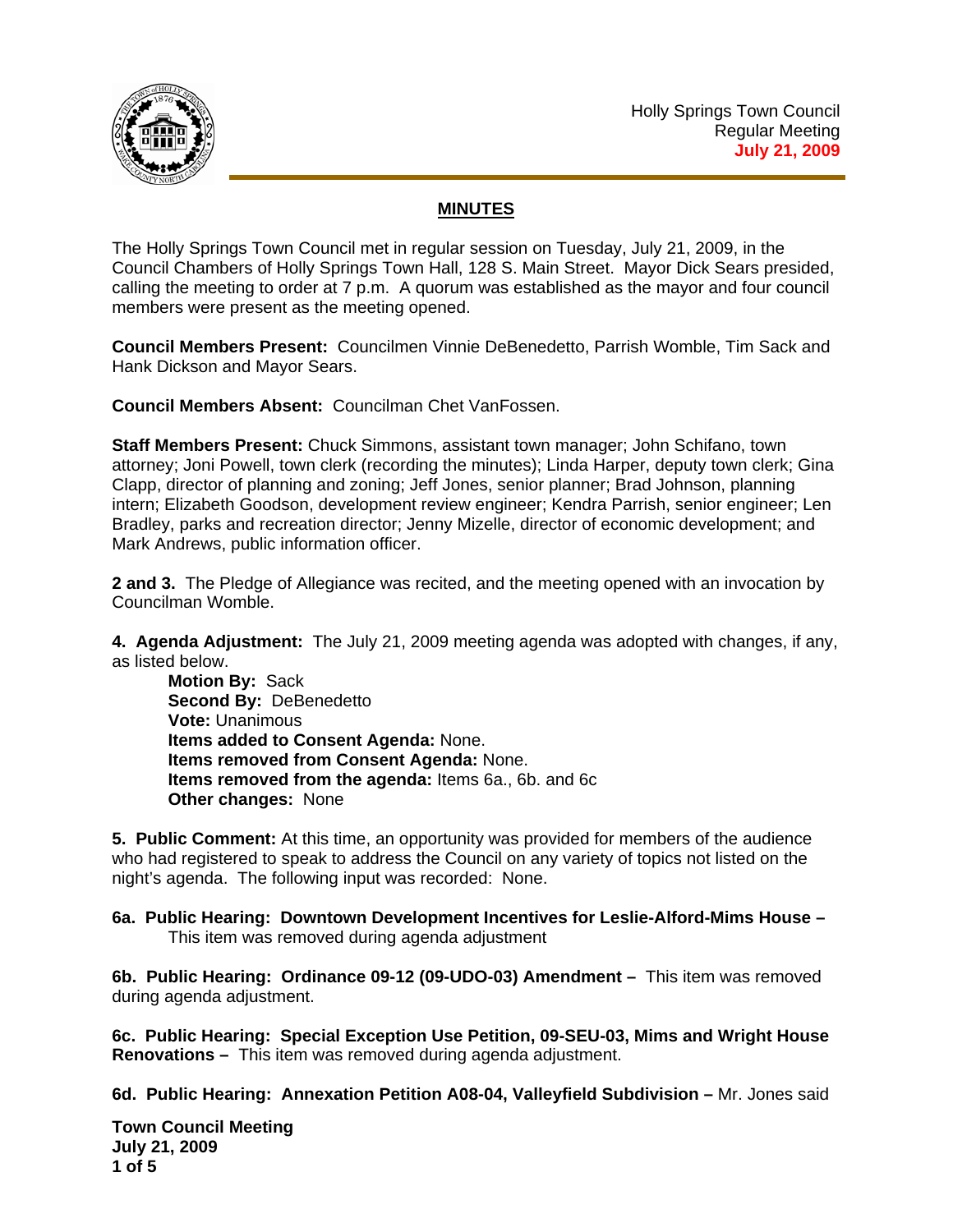the Town has received petitions for voluntary annexation of approximately 2.936 +/- acres located along Mizelle Court within Valleyfield subdivision. The property owners are Walker Mobley, Theresa P and Carlos C. Garcia; Chad J. and Lucila Bockstadter; Jason and Stepfanie A. Hansen; Catherine and Edward Samperisi; Kristin R. and Kevin M. Welch; Mary K. and Theodore J. Eberle; Megan E. and Jonathan B. Davis; Steven J. and Beverly A. Hicks; Melissa A. Crouse and Wesley S. Wyatt; Kristin A. and Cory L. Schmoyer; and Joseph N. Merchant and Laurie J. Brown.

The petitions meet all the statutory requirements for annexation.

With that explanation completed, Mayor Sears opened the public hearing to accept input. The following comments were recorded: None.

There being no comments, the public hearing was closed.

**Action:** The Council approved a motion to adopt Annexation Ordinance A08-04 annexing approximately 2.936 -/+ acres owned by Walker Mobley, Theresa P. and Carlos C. Garcia; Chad J. and Lucila Bockstadter; Jason and Stepfanie A. Hansen; Catherine and Edward Samperisi; Kristin R. and Kevin M. Welch; Mary K. and Theodore J. Eberle; Megan E. and Jonathan B. Davis; Steven J. and Beverly A. Hicks; Melissa A. Crouse and Wesley S. Wyatt; Kristin A. and Cory L. Schmoyer; and Joseph N. Merchant and Laurie J. Brown and more particularly described as Wake County PINs: 0658-29-0743; 0658-29-0438; 0658-29-1490; 0658-29-0832; 0658-29-0942; 0658-29-1597; 0658-29-1694; 0658-29-1869; 0658-29-2467; 0658-29-0643; 0658-29-1774; and 0658-29-0533, into the corporate limits of the Town of Holly Springs.

**Motion By:** DeBenedetto **Second By:** Womble **Vote:** Unanimous.

 *A copy of Annexation Ordinance A08-04 is incorporated into these minutes as addendum pages.*

**6e. Public Hearing: Special Exception Use Petition, 09-SEU-09, 1104 Holly Meadow Drive –** Mr. Johnson said the Town has received a Special Exception Use request to locate a family child care home at 1104 Holly Meadow Drive. The applicant is proposing to care for no more than eight children. The UDO permits a maximum of 20% of the square footage of a residence to be used for a home occupation. The applicant is proposing to use 424 square feet of the 2,264 square foot structure (18.7%) and would be in compliance with the UDO requirements.

With that explanation completed, Mayor Sears opened the public hearing to accept sworn testimony. The following testomony was recorded: None.

There being no testimony, the public hearing was closed.

Councilman DeBenedetto asked if the petitioner had contacted neighbors. The petitioner responded and said yes.

**Action #1:** The Council approved a motion to make and accept the Findings of Fact to be recorded in the minutes for Special Exception Use #09-SEU-09 to allow for a family child care home at 1104 Holly Meadow Dr., Wake County PIN 0638-94-7505. Special Exception Use Findings of Fact:

 A special exception use may only be granted upon the presentation of sufficient evidence to enable a written determination that:

- a. The proposed use will not be injurious to the public health, safety, comfort, community moral standards, convenience or general welfare;
- b. The proposed use will not injure or adversely affect the adjacent area;
- c. The proposed use will be consistent with the character of the district, land uses authorized therein, and the Town of Holly Springs Comprehensive Plan;
- d. The proposed use shall conform to all development standards of the applicable district (unless a waiver of such development standards is requested as part of the special

**Town Council Meeting July 21, 2009 2 of 5**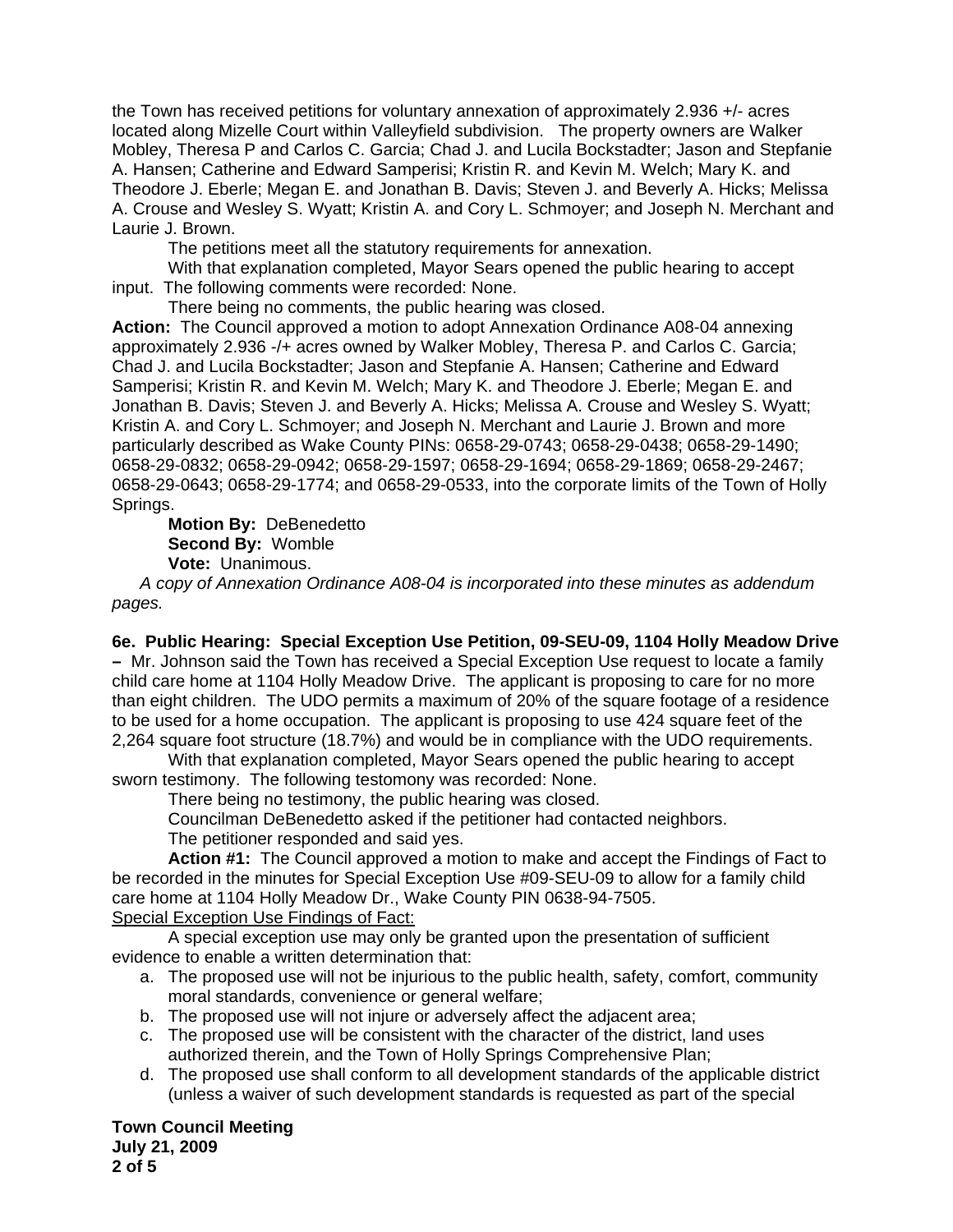exception use petition and approved as set forth above, in which case the proposed use shall conform to the terms and conditions of such waiver).

- e. Access drives or driveways are or will be sufficient in size and properly located to: ensure automotive and pedestrian safety and convenience, traffic flow as set forth in Section 7.09 – Pedestrian Circulation and Vehicular Area Design; and, control and access in case of fire or other emergency;
- f. Off-street parking areas, off-street loading areas, trash enclosures, trash pick-up and removal, and other service areas are located so as to be safe, convenient, allow for access in case of emergency, and to minimize economic, glare, odor, and other impacts on adjoining properties and properties in the general neighborhood;
- g. The lot, building or structure proposed for the use has adequate restroom facilities, cooking facilities, safety equipment (smoke alarms, floatation devices, etc.), or any other service or equipment necessary to provide for the needs of those persons whom may work at, visit or own property nearby to the proposed use;
- h. Utilities, schools, fire, police and other necessary public and private facilities and services will be adequate to handle the needs of the proposed use;
- i. The location and arrangement of the use on the site, screening, buffering, landscaping, and pedestrian ways harmonize with adjoining properties and the general area and minimize adverse impacts; and,
- j. The type, size, and intensity of the proposed use (including but not limited to such considerations as the hours of operation and numbers of people who are likely to utilize or be attracted to the use) will not have significant adverse impacts on adjoining properties or the neighborhood.

**Motion By:** Sack

**Second By:** Dickson

**Vote:** Unanimous.

*A copy of Special Exception Use Petition 09-SEU-09 is incorporated into these minutes as addendum pages.*

**Action #2:** Having made the necessary findings of fact, the Council approved a motion to grant Special Exception Use #09-SEU-09 to allow for a family child care home at 1104 Holly Meadow Dr., Wake County PIN 0638-94-7505, as requested by Lisa Mize with the following condition:

1. All additional state and local permits and approvals will be required prior to the business opening.

**Motion By:** Dickson **Second By:** Sack **Vote:** Unanimous.

**7. Consent Agenda:** The Council approved all items on the Consent Agenda following a motion by Councilman Sack, a second by Councilman Womble and a unanimous vote. The following actions were affected:

 7a. Budget Reports - The Council received a report of amendments to the FY 2008-09 budget approved by the town manager. *Copies of the budget amendment report is incorporated into these minutes as addendum pages.* 

 *7*b. Budget Amendment, \$1,000 – The Council adopted an amendments to the FY 2008-09 budget to accept a \$1,000 donation to the Holly Springs Police Department K-9 Division from Wal-Mart. A copy *of the budget amendment is incorporated into these minutes as an addendum pages.*

**8a. Green Oaks Parkway** – Ms. Parrish explained that the Council is asked to consider

**Town Council Meeting July 21, 2009 3 of 5**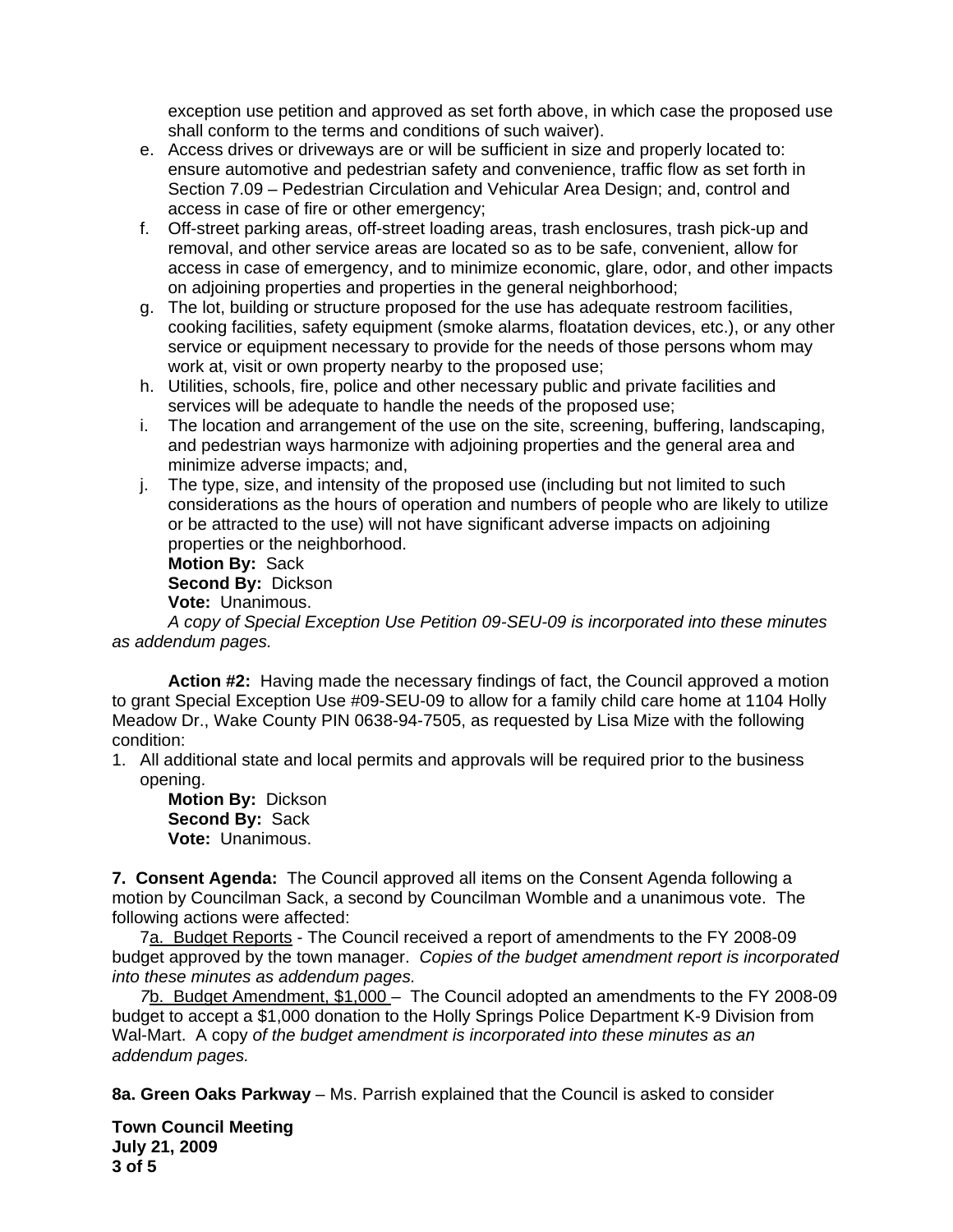construction contract change order #3 for the Green Oaks Parkway four-lane project with Triangle Grading and Paving for a decrease of \$274,167.80. She said this is the Town portion of the Green Oaks Parkway construction project.

 Ms. Parrish noted that a letter dated June 29, 2009 in agenda packets from Kimley Horne Associations explains the change order. Basically, she said, work the town had Fowler Contracting to do on the two-lane portion of Green Oaks Parkway provided a cost savings as the four-lane project began.

Action: The Council approved a motion to approve construction contract change order #3 for the Green Oaks Parkway four-lane project with Triangle Grading and Paving for a contract decrease of \$274,167.80.

 **Motion By:** Sack **Second By:** Womble **Vote:** Unanimous.

 *A copy of Triangle Grading and Paving change order #3 is incorporated into these minutes as addendum pages.* 

**8b. Main Street South Sidewalk –** Ms. Parrish said that staff has applied for and received an NCDOT Congestion Mitigation for Air Quality (CMAQ) grant. The grant is for the construction of sidewalk along Main Street from Ballentine Street to G.B. Alford Hwy. The grant is up to and not to exceed \$320,000 for the project. The grant is 80% reimbursement (\$320,000) and 20% local match (\$80,000). She said the local match would be budgeted at a later time.

**Action:** The Council approved a motion to adopt Resolution 09-26, to approve entering into a Municipal Agreement with the North Carolina Department of Transportation for funding of improvements to install Main Street South sidewalk.

**Motion By:** Womble **Second By:** DeBenedetto **Vote:** Unanimous.

*A copy of Resolution 09-26 and NCDOT agreement is incorporated into these minutes as addendum pages.*

**9. Other Business:** Councilman Womble asked that staff follow up on the prescription drug card program; he asked that staff contact the owners of the Pizza Hut site regarding mowing of the lot; he asked the town attorney about a property that was damaged by fire; he asked the assistant town manager to check into police department regarding attitudes of some of the officers.

 Councilman Dickson congratulated the Parks and Recreation on a well-run SWAC tournament. Councilman Sack added that the facilities looked great.

Councilman Sack asked about the maintenance of and visibility of concrete medians.

**10. Manager's Report:** Mr. Simmons reminded Council members of the Aug. 4 National Night Out and of the online retail opinion survey.

**11. Closed Session:** The Council approved a motion to enter into Closed Session, pursuant to N.C.G.S. 143-318.11(a)(4) to discuss matters relating to the location or expansion of a business.

**Motion By:** Sack **Second By:** Womble **Vote:** Unanimous

**General Account – Closed Session July 21, 2009** 

In Closed Session, the Council discussed with staff how Holly Springs Hospital was

**Town Council Meeting July 21, 2009 4 of 5**